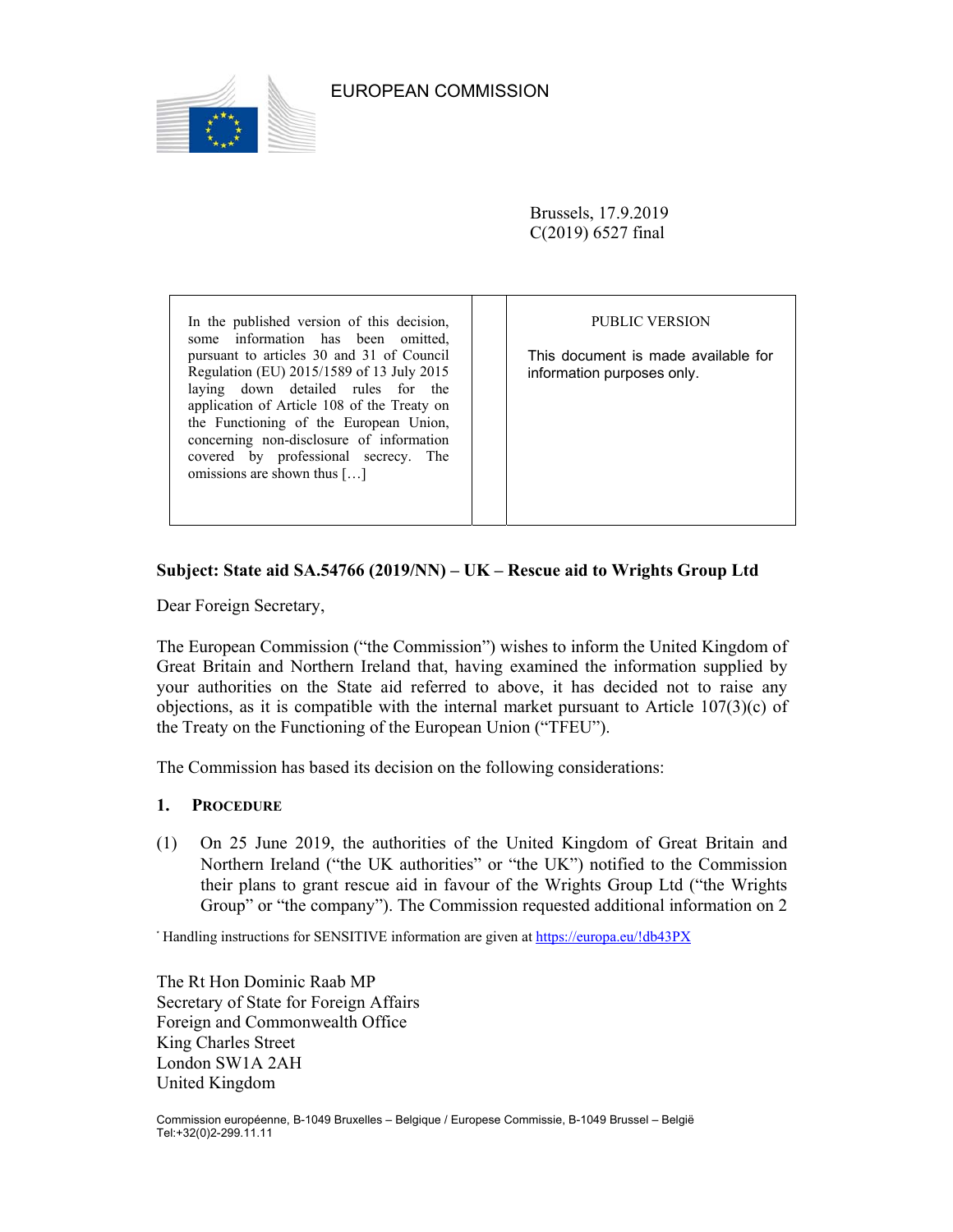July 2019, which your authorities supplied by a submission on 12 August 2019 updating and superseding the initial submission, along with the declaration that they had already disbursed part of the notified rescue aid.

# **2. THE BENEFICIARY AND THE ECONOMIC AND FINANCIAL SITUATION**

- (2) The Wrights Group was established in 1999, with headquarters in Ballymena, Northern Ireland. Wrights Group is owned by the founder of the company, Mr Jeff Wright (72.4%) and the Wright Evangelical Trust (27.6%) through the Cornerstone Group Ltd, a mere financial vehicle with no diversified interests other than the Wrights Group. The company designs, manufactures sells and services buses powered through various technologies such as diesel, electric and fuel cell and employs 1 212 staff.
- (3) Following a number of years of profitable trading, the Wrights Group experienced a significant downturn in trading during the past 18 months with annualised turnover reducing […] (\*) from its 2016 level. During this period, the company recorded a loss of  $[...]^1$  on turnover of [...]. The large fall in sales turnover was due to the end of a successful and lucrative contract […], which was not replaced by similar contracts in other big UK cities as expected. Beyond company specifics, the bus manufacturing sector is suffering the effect of a general reduction in the market for buses in the UK in 2017 and 2018. There is on-going uncertainty regarding the future shape of the market in terms of hydrogen, electric or diesel powered buses that has led to postponing some purchasing decisions. Since February 2019, the company has continued to lose approximately […] per month, is experiencing growing cash pressure […]. The financial situation deteriorated to a point where the company Directors asked the Wrights Group's primary funders and the competent UK authorities to provide GBP 5 million (ca EUR 5.5 million) to buy time to establish the most appropriate course of action to preserve the manufacturing operation.

# **3. DESCRIPTION OF THE RESCUE AID**

- (4) The competent UK authorities have agreed that rescue aid in the form of a loan provided by Invest North Ireland, a regional development agency ("Invest NI") addressing the immediate liquidity needs of the Wrights Group should be provided to a maximum of GBP 5 million (ca EUR 5.5 million).  $[\dots]^2$ . [...] has a variety of facilities with the Wrights Group totalling around […].
- (5) The rescue loan is granted in application of the Industrial Development (Northern Ireland) Order 1982 and will carry an interest rate of [...].
- (6) The UK authorities explain that, since further shareholder funding is not available, the objective and likely outcome of the rescue is the sale of the business in whole

 $\overline{a}$ \* Confidential information

<sup>1</sup>  $1$  EUR = 0.91 GBP

<sup>2</sup>  $[\dots]$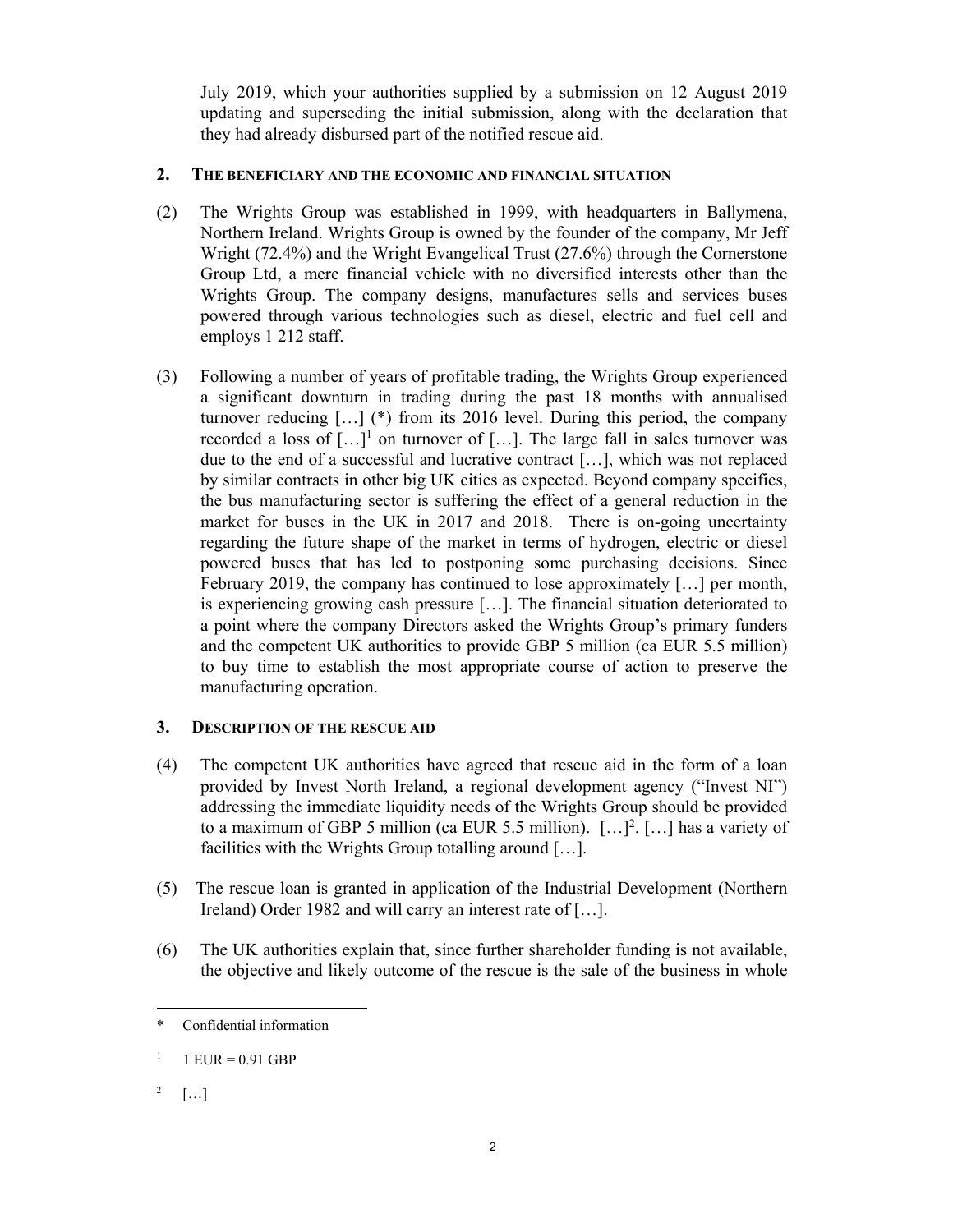or in part to new investors who can take and fund the actions necessary to reestablish a viable operation. A process to identify prospective purchasers having already involved a variety of prospective financial investors or trade parties is well advanced and the mandated agent identified strongly interested buyers with whom final talks to take over the Wrights Group are being held.

- (7) To support the continued operation and avoid the insolvency proceedings, the rescue funding totalling GBP 5 million is structured as follows:
	- Tranche 1: GBP 2.5 million was advanced and disbursed […] to buy time to advance the sales process for the company as a trading business.
	- Tranche 2: GBP 2.5 million contingency to be available should a buyer be identified and engaged but requiring further bridging for a longer period.
- (8) The UK authorities have provided a liquidity plan setting out the Wrights Group liquidity needs for a six month-period based on expected operating revenues and ordinary costs of the business. The projections of the company's cash flows show a cash shortfall of […] whereby the peak will be reached in November 2019 and will amount to  $[\dots]$ . The amount of public funding is calibrated to the short length of time in a matter of weeks within which a purchaser and new owner of the business is expected to be found. The amount is therefore well below the expected cash flow shortfall of the company until December 2019.
- (9) Whilst the competent UK authorities aim at completing the acquisition of the shares or the main assets of the company soon, in any event, they undertake to communicate to the Commission, not later than six months after the rescue aid has been authorised:
	- (a) proof that the loan has been reimbursed in full; or

(b) provided that the Wright Group still qualifies as an undertaking in difficulty, a restructuring plan; or

(c) a liquidation plan setting out in a substantiated way the steps leading to the liquidation of the Wright Group within a reasonable time frame without further aid.

### **4. COUNTERFACTUAL TO THE RESCUE AID**

- (10) The UK authorities explain that, in the absence of rescue aid, the Wrights Group will be obliged to enter formal insolvency proceedings, as the company will be unable to pay its debts as they fall due. The UK authorities thus confirm that the Wrights Group fulfils the criteria under domestic law, Article 103 of The Insolvency (Northern Ireland) Order 1989, for being placed in collective insolvency proceedings at the request of its creditors.
- (11) They further put forward that the closure of the Wrights Group would trigger the exit of an undertaking with an important systemic role in Northern Ireland with negative consequences. The Wrights Group is an indigenous manufacturing company of scale, employing 1 212 people directly and up to 1 900 in the wider economy. It has engaged significantly with partners locally, nationally and in the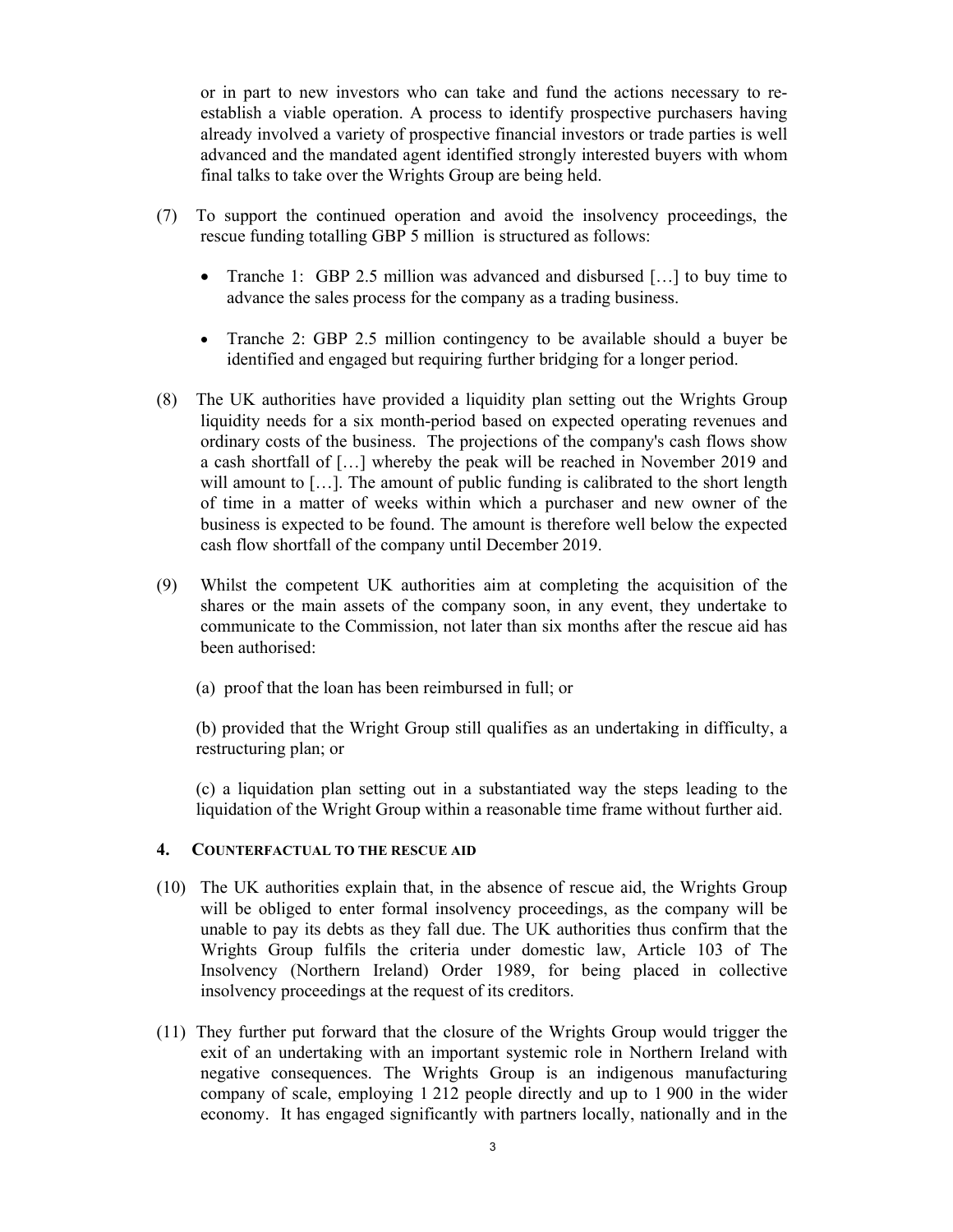EU, contributing to regional, national and EU Research & Development & Innovation (RD&I) and fuel reduction initiatives. The Wrights Group is one of a few bus manufacturers focusing on hydrogen cell fuelled buses. In this regard, the Wrights Group is taking part in the Joint Initiative for hydrogen Vehicles across Europe (JIVE) project and has received in 2019 orders for hydrogen cell fuelled busses in Aberdeen and London. Moreover, the Wrights Group is a member of the recently announced Connecting Europe Facility (CEF) H2BUS Europe Consortium. Under this project, the deployment of 200 hydrogen fuel cell electric buses in each of Denmark, Latvia and the UK by 2023 is planned. The H2Bus is to be manufactured by the Wrights Group.

- (12) The immediate liquidation of the company would result in redundancy of the employees. There are also an additional 20 Northern Ireland companies, within the direct supply chain of the Wrights Group that are likely to be impacted. The combined employment in these companies is around 1 212 […].
- (13) Furthermore, the UK authorities state that the closure of the manufacturing operation of the Wrights Group would lead to an irremediable loss of important technical knowledge and expertise from Northern Ireland. It is the region's only vehicle manufacturer of scale and comprises engineering expertise across a wide range of disciplines including mechanical design, electrical design, software design, industrial design, homologation (legislative requirements), advanced technology, structural design, reliability and manufacturing

### **5. ASSESSMENT OF THE RESCUE AID**

(14) The Commission first assesses whether the rescue loan under scrutiny entails State aid to the Wrights Group under Article 107(1) TFEU, and then whether such aid is lawful and compatible with the internal market.

### **5.1. Existence of State aid**

- (15) According to Article 107(1) TFEU, "[s]ave as otherwise provided in the Treaties, any aid granted by a Member State or through State resources in any form whatsoever which distorts or threatens to distort competition by favouring certain undertakings or the production of certain goods shall, in so far as it affects trade between Member States, be incompatible with the internal market".
- (16) The qualification of a measure as aid within the meaning of this provision therefore requires the following cumulative conditions be met: (i) the measure must be imputable to the State and financed through State resources; (ii) it must confer an advantage on its recipient; (iii) that advantage must be selective; and (iv) the measure must distort or threaten to distort competition and affect trade between Member States.
- (17) Prior to examining if the rescue loan involves State aid pursuant to Article 107(1) TFEU, the Commission notes, that the UK considers the loan does involve State aid.
- (18) The loan shall be granted through the exercise of discretion by an ad hoc decision of Invest NI, a Northern Ireland's regional economic development agency that is a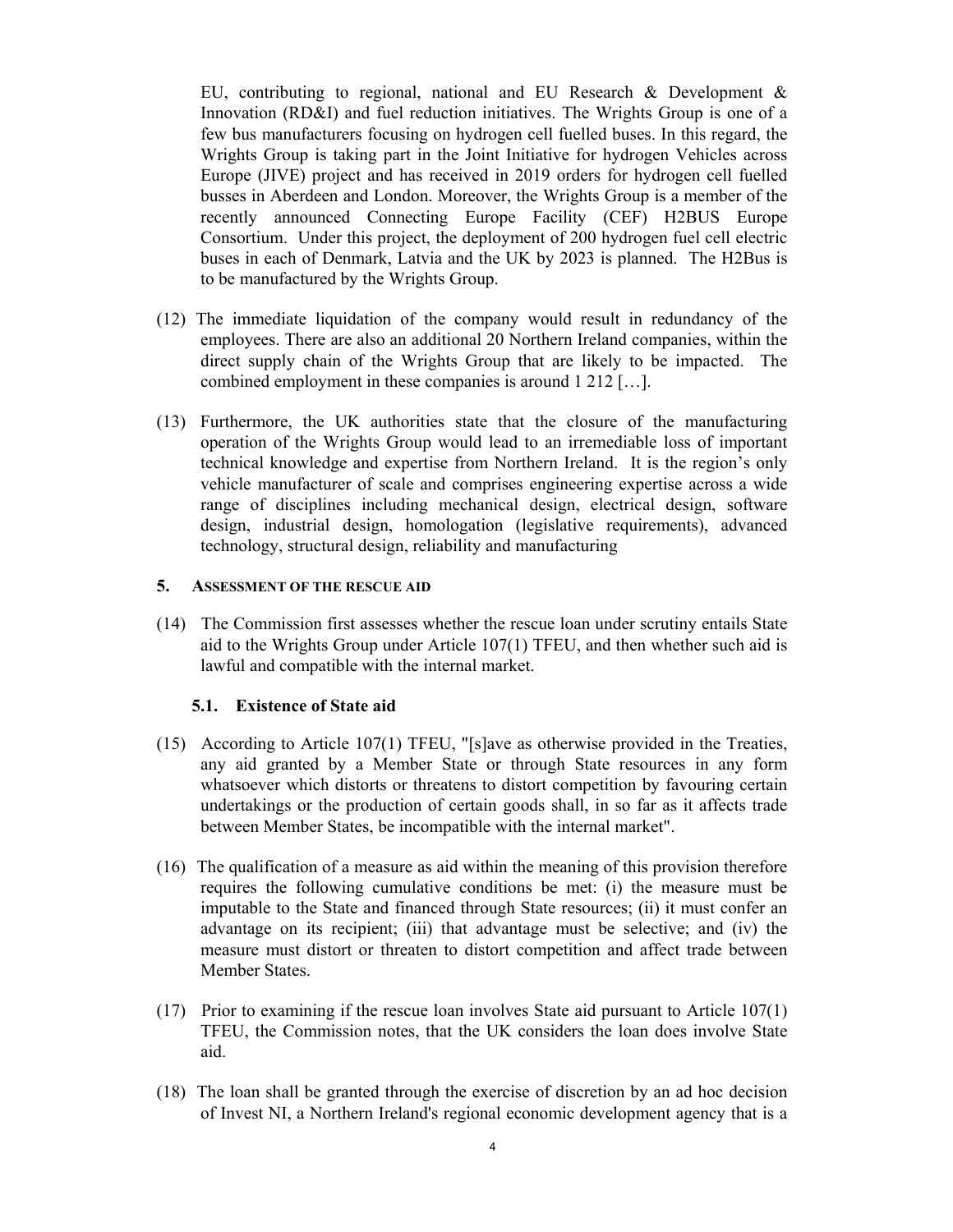non-departmental public body of the Department for the Economy, in agreement with the Department of Finance of the Government of Northern Ireland. Therefore, the rescue loan is imputable to the UK and involves State resources.

- (19) This rescue loan will be issued to the benefit of one specific undertaking for an ad hoc amount determined by reference to its specific liquidity needs during the time needed to find a buyer. As the Court has stated, where individual aid is at issue, the identification of the economic advantage is, in principle, sufficient to support the presumption that a measure is selective<sup>3</sup>. This is so regardless of whether there are operators on the relevant markets that are in a comparable situation. In any event, the loan is not part of a broader measure of general economic policy to provide support to undertakings, in a comparable legal and economic situation, active in the motor vehicle sector or other economic sectors. Therefore, the Commission concludes that this rescue loan is selective within the meaning of Article 107(1) TFEU.
- (20) The loan confers an economic advantage to the Wrights Group to continue its operations and escape insolvency by allowing access to finance that the company, given its critical financial state, would not have been able to obtain on the market. In that respect, the rescue loan attracts a relatively high interest rate […].
- (21) The market for manufacturing buses is open to competition in the European Union. There are around 50 bus assembly plants<sup>4</sup> and around  $136$  bus manufacturers/importers active in Europe<sup>5</sup>. Large undertakings manufacturing and selling buses in various Member States of the Union include MAN, Mercedes, Scania, Solaris, Van Hool, VDL and also the UK based Alexander Dennis Ltd<sup>6</sup>.
- (22) By granting access to finance which it would not otherwise obtain, the rescue loan is liable to improve the position of the Wrights Group in relation to other competing undertakings active in the UK or in other Member States within the internal market that need to finance their operations at market conditions. The rescue loan consequently distorts or threatens to distort competition and affect trade between Member States.

## **5.2. Conclusion on the existence of aid**

(23) In light of the above, the Commission concludes that the planned rescue loan in favour of the Wrights Group involves State aid under Article 107(1) TFEU and will therefore assess its lawfulness and compatibility with the internal market.

## **5.3. Legality of the aid**

(24) Part of the notified rescue loan in the amount of GBP 2.5 million (ca EUR 2.75 million) was already made available to the Wrights Group before the notification

 $\frac{1}{3}$ See judgment of 4 June 2015 *Commission* v *MOL*, C-15/14 P EU:C:2015:362, paragraph 60. 4

https://www.acea.be/uploads/publications/factsheet\_buses.pdf (Source: ACEA - European Automobile Manufacturers Association)

 $\frac{\text{https://bustocoach.com/en/costruttori-in-europa/}}{\text{Alevander Dennis Ltd had in 2017 according to its annual report 2018 that is}}$ 

Alexander Dennis Ltd had in 2017, according to its annual report 2018 that is filed at Companies House, around 2.5times the turnover of the Wrights Group and 1.6times as many employees.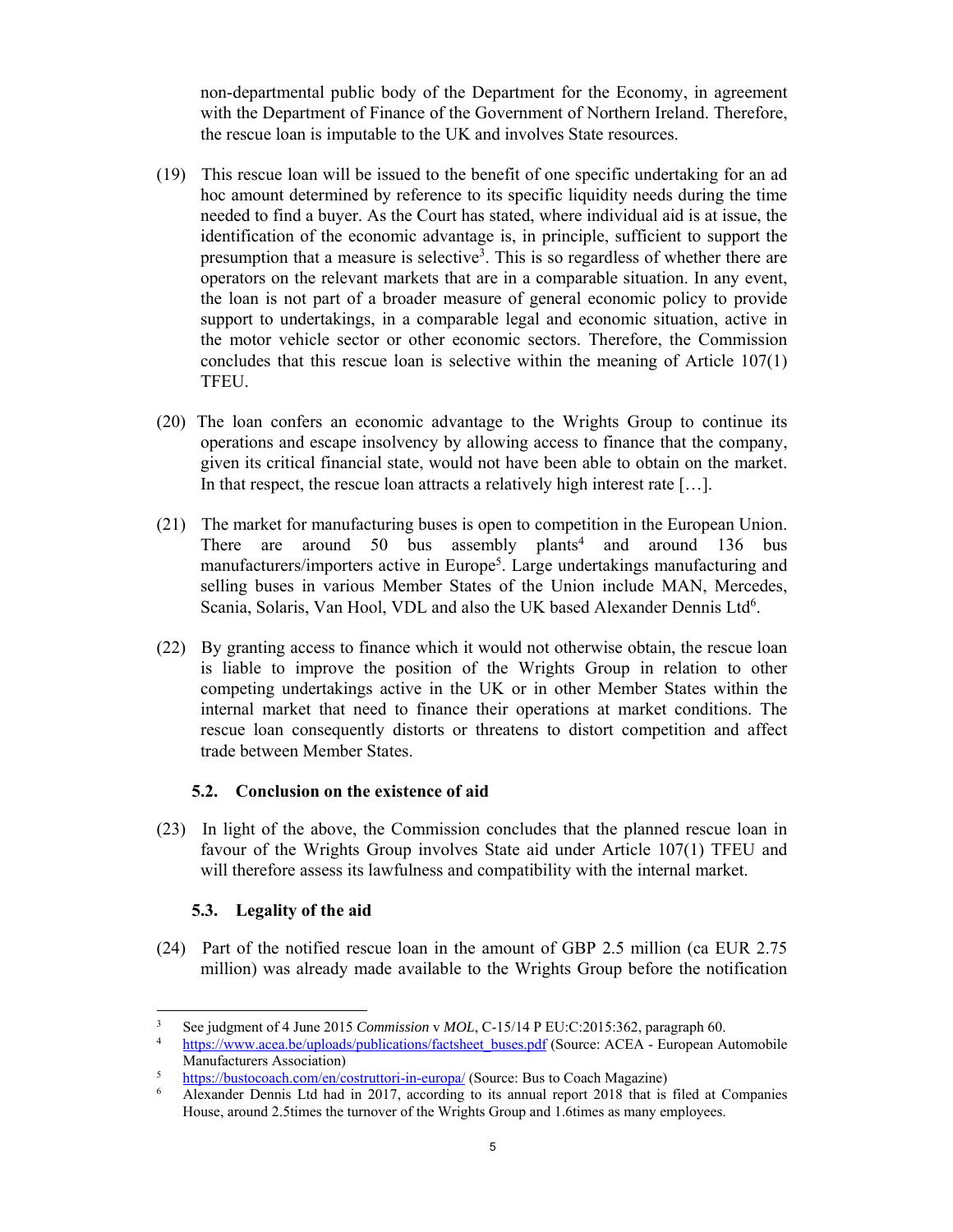was complete. Accordingly, the UK did not observe the stand-still obligation laid down in Article 108(3) TFEU. Therefore, the Commission notes that the rescue loan to the Wrights Group constitutes unlawful State aid.

# **5.4. Compatibility of the aid**

(25) Under Article 107(3)(c) TFEU, the Commission can authorize aid if it is granted to promote the development of certain economic sectors and if this aid does not adversely affect trading conditions to an extent contrary to the common interest. In view of the nature and aims of the State aid at stake, the Commission will assess whether the State guarantee complies with the provisions on rescue aid laid down in the Guidelines on State aid for rescuing and restructuring non-financial undertakings in difficulty<sup>7</sup> ("R&R Guidelines").

# *5.4.1. Eligibility*

- (26) In order to be eligible for rescue aid, an undertaking must qualify as an undertaking in difficulty pursuant to section 2.2 of the R&R Guidelines. In particular, point 20 of the R&R Guidelines stipulates that an undertaking is considered to be in difficulty when, without intervention by the State, it will almost certainly be condemned to going out of business in the short or medium term. This would be the case when at least one of the circumstances described in point 20 from letter a) to d) of the R&R Guidelines occurs.
- (27) As explained at recital (10), the Wrights Group fulfils the criteria for being placed in collective insolvency proceedings at the request of its creditors under domestic law. The company thus qualifies as a firm in difficulty pursuant to point 20(c) of the R&R Guidelines.
- (28) According to point 21 of the R&R Guidelines, a newly created undertaking is not eligible for rescue aid. The Wrights Group is not a newly created undertaking, as it was established 20 years ago.
- (29) Furthermore, according to point 22 of the R&R Guidelines, a company belonging to a larger business group is not normally eligible for aid under these guidelines, except where it can be demonstrated that the company's difficulties are intrinsic and are not the result of an arbitrary allocation of costs within the group, and that the difficulties are too serious to be dealt with by the group itself.
- (30) The Wrights Group is owned by Cornerstone Group Ltd, a financial vehicle, which is a mere holding company, does not produce goods or services itself and has no diversified interests other than the Wrights Group. The Wrights Group's difficulties, as described in recital (3), appear to be intrinsic to its activity and operation and do not result from an arbitrary allocation of costs within the group. Therefore, the Commission concludes that the requirements of point 22 of the R&R Guidelines are met.

 7 Communication from the Commission - Guidelines on State aid for rescuing and restructuring nonfinancial undertakings in difficulty (OJ C 249, 31.7.2014, p.1).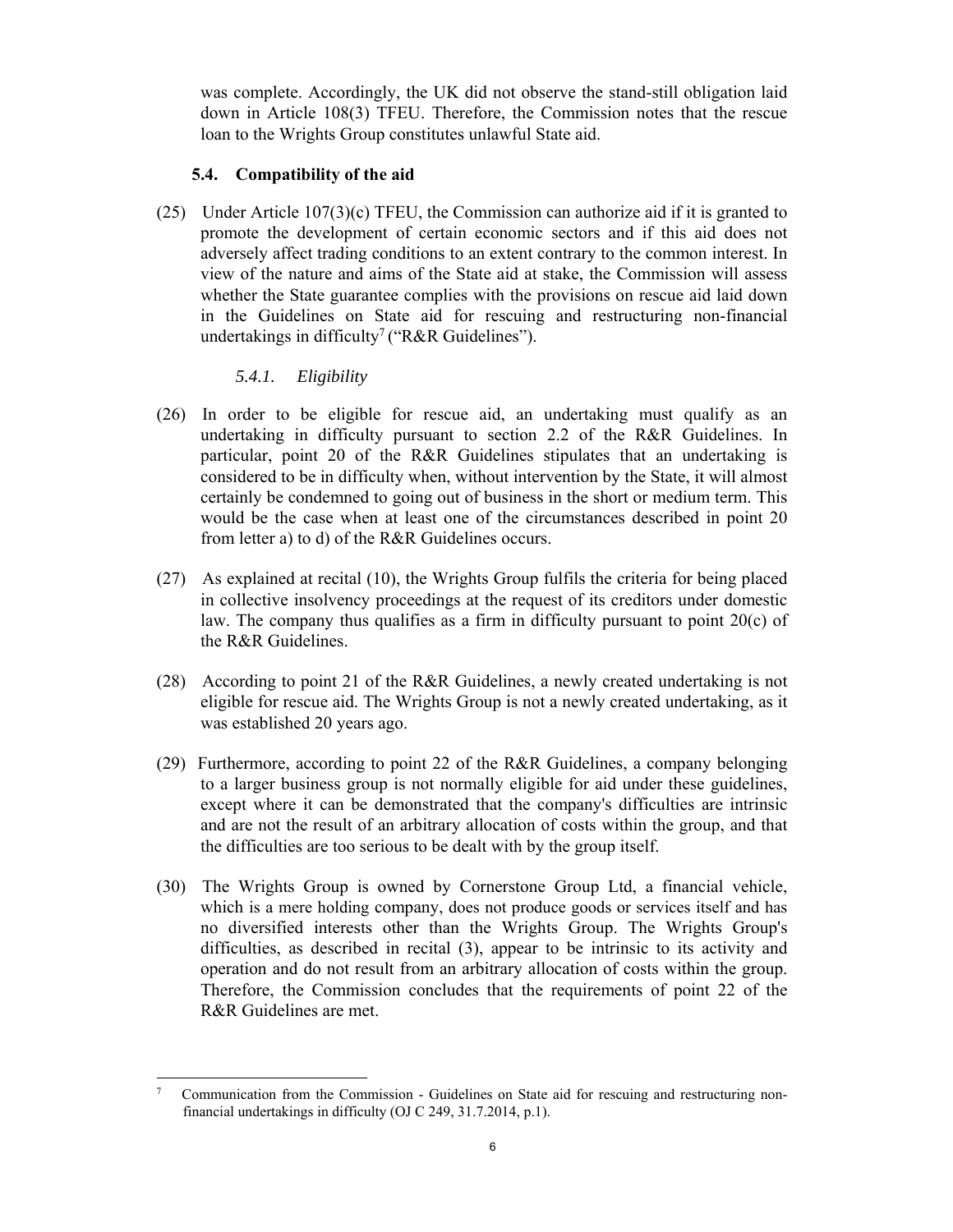#### *5.4.2. Contribution to an objective of common interest*

- (31) Under point 38(a) of the R&R Guidelines, in assessing whether the rescue aid can be declared compatible with the internal market, the Commission examines whether the State aid contributes to a well-defined objective of common interest in accordance with Article 107(3) TFEU. In this respect, the Member State must provide clear evidence showing that the aid aims to prevent social hardship or address a market failure. Under point 44 of the R&R Guidelines, this can be demonstrated in particular by showing that one of the circumstances listed from letter a) to g) are met.
- (32) The Commission notes the arguments put forward by the UK authorities that the Wrights Group is vitally important in Northern Ireland. In particular, a sudden market exit would trigger a severe systemic shock to the Northern Ireland's labour market, the manufacturing sector generally and the 'manufacturing of vehicles trailers and semi trailers' sub-sector in particular. Furthermore, the UK authorities argue that the closure of the Wrights Group would trigger the loss of the third major manufacturer in the locality in the last three years. The immediate closure of an employer on the scale of the Wrights Group significantly increases the risk that the economic impact will be severe and enduring.
- (33) When it comes to the data provided by the UK authorities by which they argue the activity of the Wrights Group would be hard to replicate in Northern Ireland, the Commission points to the fact that there are numerous competitors and manufacturing plants active in the Union in the same sector where the Wrights Group operates (recital (21)). Manufacturing in the motor vehicle industry is always organised around suppliers clustered around the manufacturer and assembler of vehicles and the Wrights Group is not specific in that its exit would more severely affect close suppliers than in the case of any other bus manufacturer. From the data submitted on the company's activities, there is no indication that the Wrights Group possesses unique expertise and know how that would not be replicable. In a term horizon longer than six months, one or several of competitors active in the Union could be able and willing to take over its clients and market share or replace the Wrights Group or any successor company(ies) taking over its shares or its assets.
- (34) Nevertheless, the Commission acknowledges that it is important to preserve the company's activities while searching for an investor as otherwise there would be a risk of sudden disruption of activity with social consequences. This interruption due to a formal insolvency process would endanger the objective currently aimed at of a quick and successful sale and survival of the company under new ownership. This is particularly justified as regards the company's specific R&D and servicing activities that an insolvency process would disrupt and are hard to replicate in the short term by a competitor stepping in ongoing contracts and programmes.
- (35) The short-term rescue loan therefore serves a specific purpose to reduce the disruption of activities and prevent an immediate insolvency of a company that has a good prospect of finding an investor and continue trading, possibly after a restructuring or selling part of it. It seems plausible that, given a focus on zero emission public transport, and ongoing involvement in research programmes (see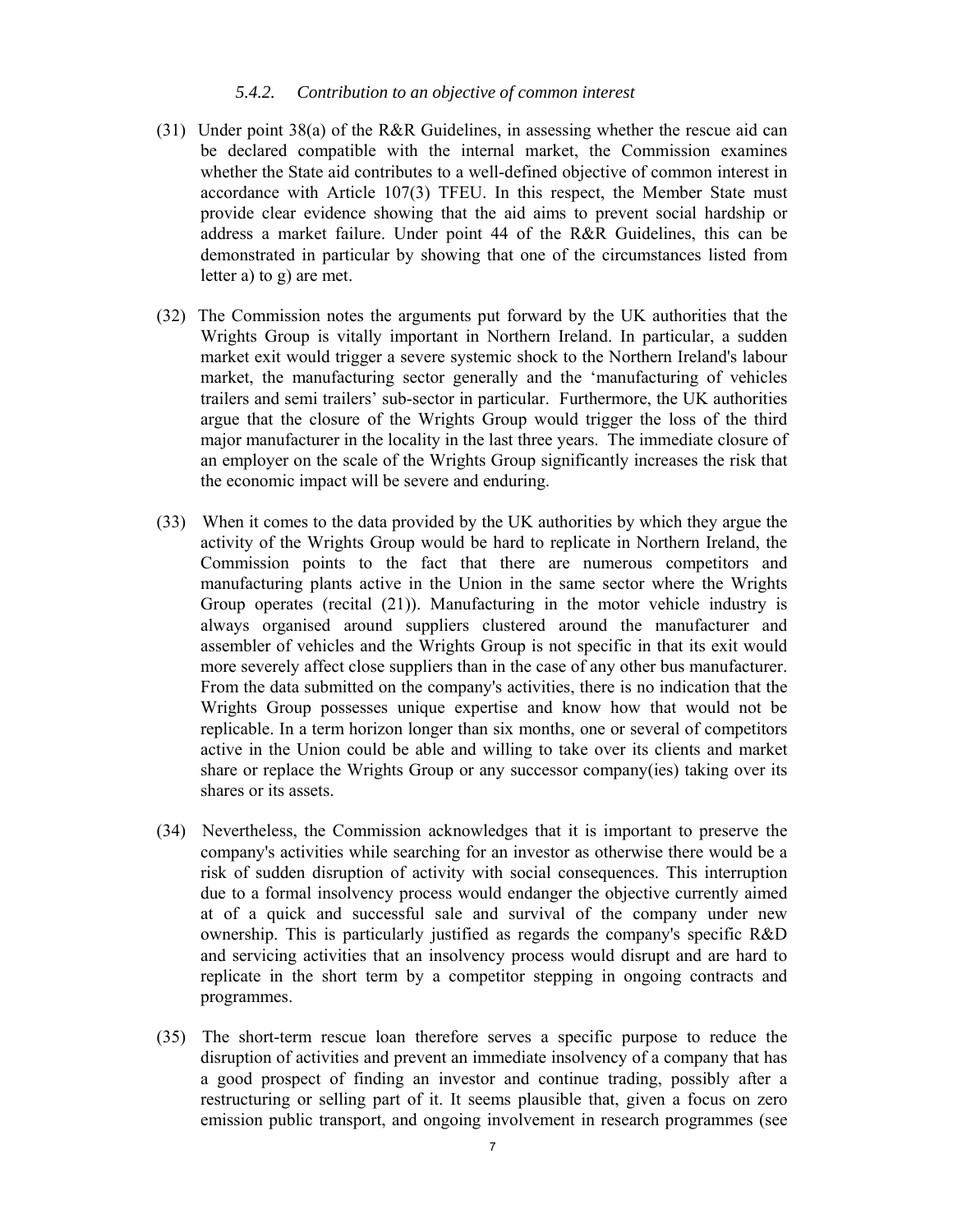recital (11)), investors see the Wrights Group as an attractive investment capable of benefitting from increased demand for cleaner buses once the current uncertainties on technological options referred to in recital (3) are dispelled. […].

- (36) On the basis of the information provided by the UK authorities, the Commission finds that a limited amount of rescue aid averts a concrete and avoidable risk of formal insolvency proceedings and ensuing disruption of the ongoing activity of bus construction and servicing of the direct and indirect activities induced by the Wrights Group in the period when the company is looking for an investor in order to keep its activity. At the same time, the Commission observes that it is not established at this stage that possible further State aid to support a wider restructuring plan to put the Wrights Group back to long-term viability would necessarily contribute to an objective of common interest of the Union and that, if envisaged, such additional aid would merit further scrutiny.
- (37) Therefore, the Commission concludes that the information provided by the UK authorities demonstrates that by averting an imminent and potentially disruptive formal insolvency process and allowing the swift sale of the company, the rescue aid contributes to a well-defined objective of common interest.

### *5.4.3. Appropriateness*

- (38) Under point 38(c) of the R&R Guidelines, the Commission will not consider an aid measure to be compatible with the internal market if other, less distortive measures allow the same objective to be achieved. In this respect, rescue aid must fulfil the conditions laid down in point 55 from letter a) to e) and 56 of the R&R Guidelines.
- (39) The loan to the Wrights Group, covering net cash flow needs up to GBP 5 million (ca EUR 5.5 million) will be used by the company to meet liquidity needs until December 2019, as set out in the liquidity plan provided by the UK authorities (see recital (8)), to keep the firm trading and support the plan to sell the business.
- (40) As described in recital (5) the rescue loan will attract interest at a rate of [...], which is higher than the reference rate for weak undertakings offering normal levels of collateralisation in accordance with point 56 of the R&R Guidelines, namely IBOR plus 400 basis points.
- (41) In their notification, the UK authorities committed to communicating to the Commission proof that the loan has been reimbursed, not later than six months after the authorisation of the rescue aid to the Wrights Group, or a restructuring plan or a liquidation plan. Consequently, the notified rescue loan is in line with point 55(d) of the R&R Guidelines.
- (42) The Commission notes the UK authorities' declaration that the loan shall be used only to meet operating costs set out in the liquidity plan. In other words, the Wrights Group will not use the rescue aid to finance structural measures nor other activities than its current operation (see recital (8)).
- (43) In view of the information provided by the UK authorities, the Commission concludes that the rescue loan meets the conditions laid down in points 38(c) and 55 of the R&R Guidelines and therefore the form of the aid allows rescuing Wrights Group in the least distortive way.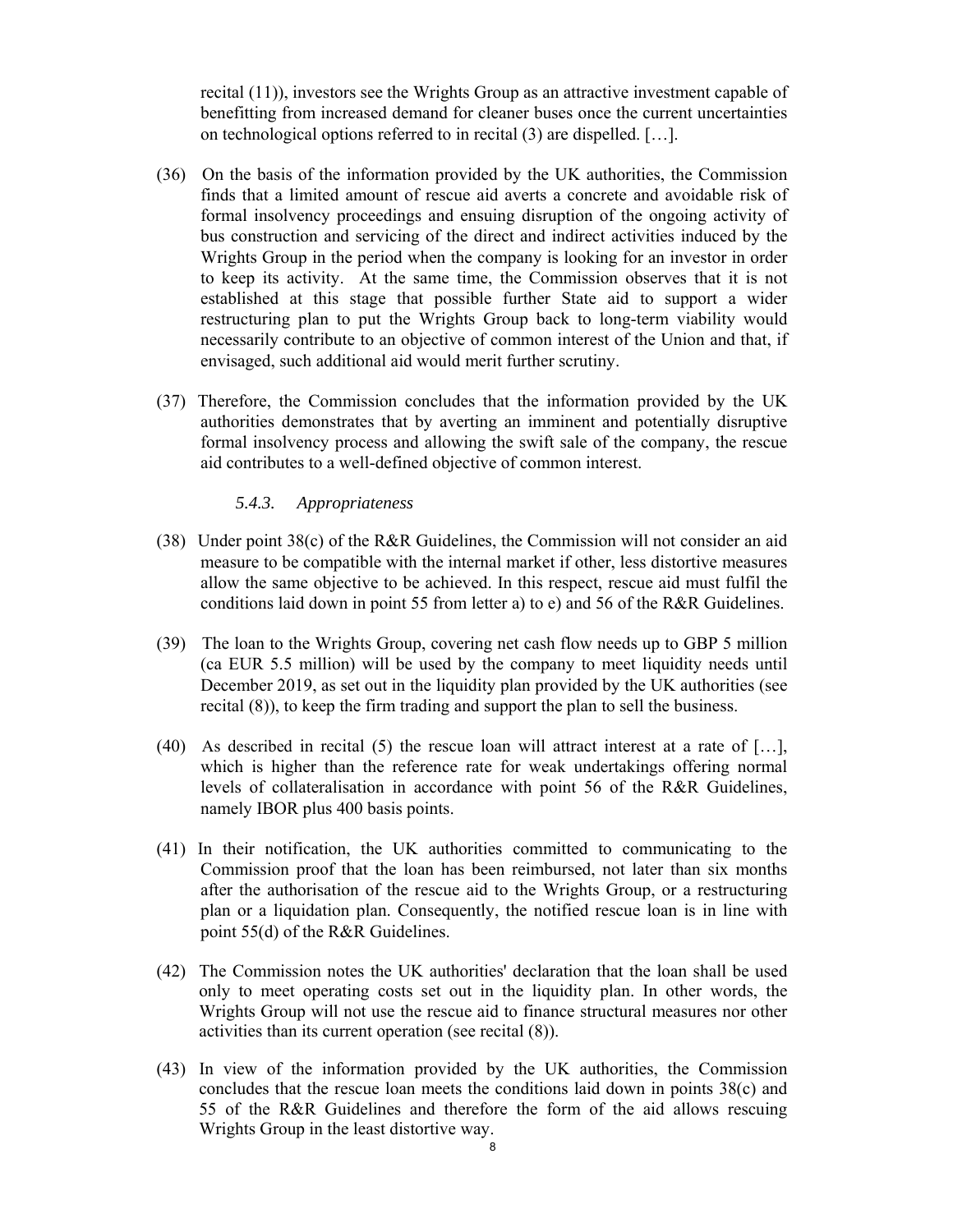#### *5.4.4. Proportionality of the aid / aid limited to the minimum*

- (44) Under point 38(e) of the R&R Guidelines, aid must not exceed the minimum needed to achieve the objective of common interest. As specified in point 60 of the R&R Guidelines, rescue aid must be restricted to the amount needed to keep the beneficiary in business for six months. In determining that amount, the Commission takes into account the outcome of the formula set out in Annex I of the R&R Guidelines. The Commission will authorize any aid exceeding the result of that calculation only if it is duly justified by the provision of a liquidity plan setting out the beneficiary's liquidity needs for the coming six months.
- (45) The GBP 5 million amount of rescue aid loan required by the UK authorities to be approved exceeds the result of the formula set out in Annex I to R&R Guidelines.
- (46) However, the UK authorities have provided a liquidity plan for the Wrights Group starting from June 2019 to December 2019 the data of which shows that the notified aid amount corresponds to much less than the liquidity needs of the company for the six months to come.
- (47) The gap is explained by the expectation of the UK authorities that the sale of the business shall take a few weeks and in any case less than six months and, accordingly, the new owner(s) will meet any further liquidity needs that are not covered by the aid even before or in any case as soon as the sale process has been finalized. For these reasons, the UK authorities did not see a reason at this point in time to grant a higher aid amount that would cover all liquidity needs of the company for the next six months.
- (48) The Commission therefore concludes that the rescue aid is […] lower than the prospective liquidity needs of the company, meant to bridge the gap until the company finds a buyer and therefore is indeed proportionate and restricted to a minimum amount, in line with point 60 of the R&R Guidelines.

#### *5.4.5. Negative effects*

- (49) Under point 38(f) of the R&R Guidelines, the negative effects of the aid on competition and trade between Member States must be sufficiently limited, so that the overall balance of the measure is positive.
- (50) The Commission notes the declaration provided by the UK authorities that the Wrights Group has not received any notified rescue aid, restructuring aid or temporary restructuring aid in the last ten years and the UK authorities confirm no such aid has been granted. Consequently, the Commission concludes that "one time, last time" principle as required in the section 3.6.1. points 71 and 74 of R&R Guidelines, is respected.

### *5.4.6. Transparency*

(51) According to point 38(g) of the R&R Guidelines, Member States, the Commission, economic operators and the public must have easy access to all relevant acts and pertinent information about the aid awarded. This means that the UK authorities must respect the provisions on transparency laid down in point 96 of the R&R Guidelines. The Commission notes that the UK undertakes to respect those obligations. The relevant information shall be made available on the website: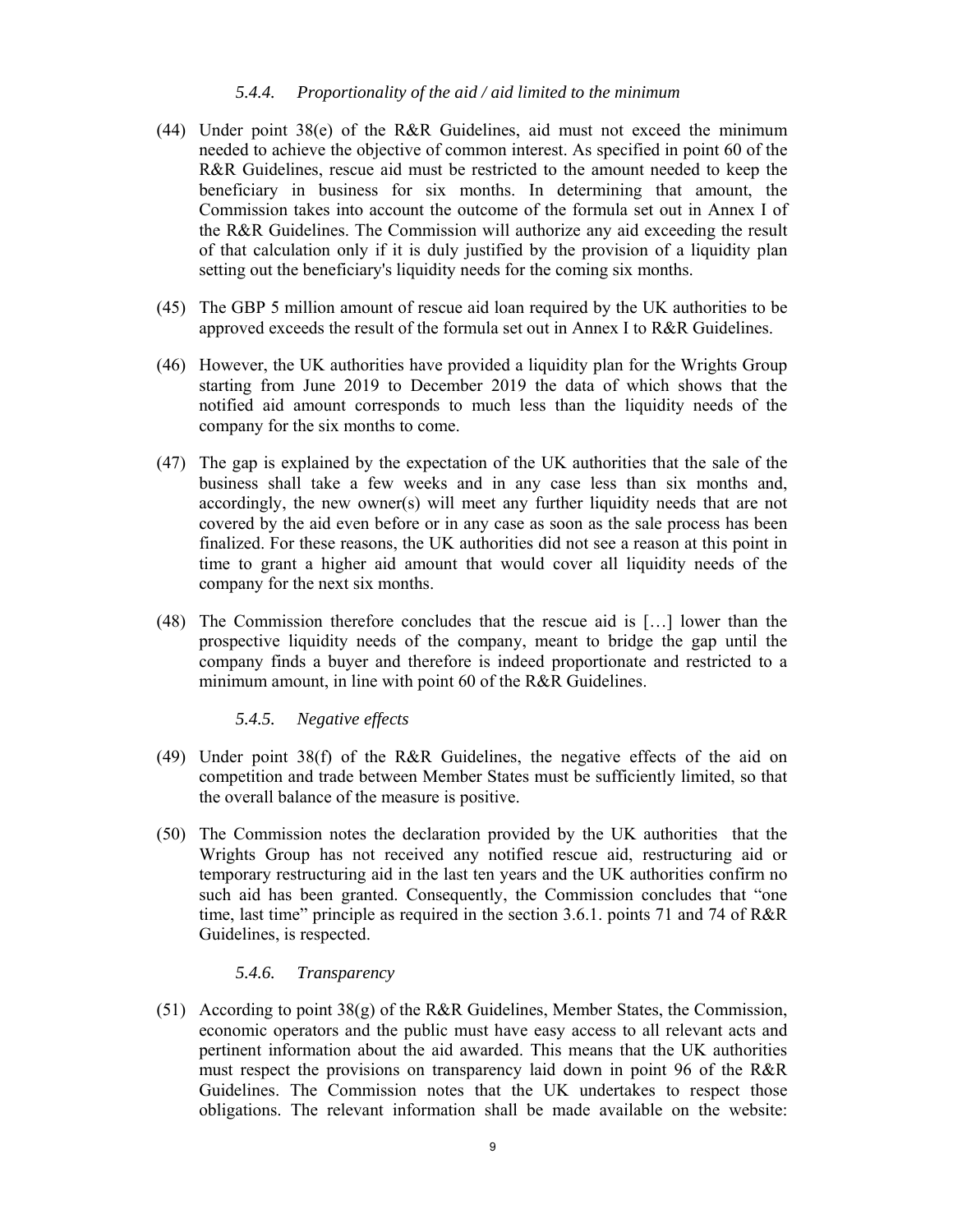https://www.economy-ni.gov.uk/articles/list-ni-state-aid-decisions

## *5.5.* **Conclusion on the compatibility of the aid**

- (52) In the light of the findings above, the Commission concludes that the rescue loan meets the conditions of compatibility with the internal market set out in the R&R Guidelines. The Commission therefore considers that the rescue aid provided to the Wrights Group is compatible with the internal market.
- (53) In addition, the Commission reminds the UK authorities of their obligation to submit annual reports to the Commission, in accordance with point 131 of the R&R Guidelines.
- (54) The Commission notes the plans of the UK authorities to sell the company as described in recital (6) and reminds the UK authorities to notify a restructuring or a liquidation plan for the Wrights Group if the rescue aid cannot be reimbursed by the Wrights Group within six months.

### **5.6. Additional observations**

- (55) On 29 March 2017, the United Kingdom submitted the notification of its intention to withdraw from the Union pursuant to Article 50 of the Treaty on European Union (TEU). In accordance with Article 50(3) TEU, the Treaties are to cease to apply to the withdrawing State from the date of entry into force of a withdrawal agreement or, failing that, two years after the notification, unless the European Council, in agreement with the Member State concerned, unanimously decides to extend this period. The period has been extended twice, last time by European Council Decision (EU) 2019/5848, which extended it until 31 October 2019.
- (56) On 11 January 2019, by Decision (EU) 2019/2749, the Council authorised the signature of the withdrawal agreement agreed at negotiators' level on 14 November 2018. The Union confirmed that it stands ready to proceed swiftly with its signature and conclusion in the event that the United Kingdom Parliament approves the withdrawal agreement. Part Four of the withdrawal agreement<sup>10</sup> provides for a transition period starting on the date of entry into force of the agreement, during which Union law is to continue to apply to and in the United Kingdom as laid down therein.
- (57) In any event, this Decision applies only as long as Union law applies to and in the United Kingdom.

 $\overline{a}$ 8 European Council Decision (EU) 2019/584 taken in agreement with the United Kingdom of 11 April 2019 extending the period under Article 50(3) TEU (OJ L 101, 11.4.2019, p.1).

<sup>9</sup> Council Decision (EU) 2019/274 of 11 January 2019 on the signing, on behalf of the European Union and of the European Atomic Energy Community, of the Agreement on the withdrawal of the United Kingdom of Great Britain and Northern Ireland from the European Union and the European Atomic Energy Community (OJ L 47 I, 19.2.2019, p.1).

<sup>&</sup>lt;sup>10</sup> Agreement on the withdrawal of the United Kingdom of Great Britain and Northern Ireland from the European Union and the European Atomic Energy Community (OJ C 144 I, 25.4.2019, p.1).